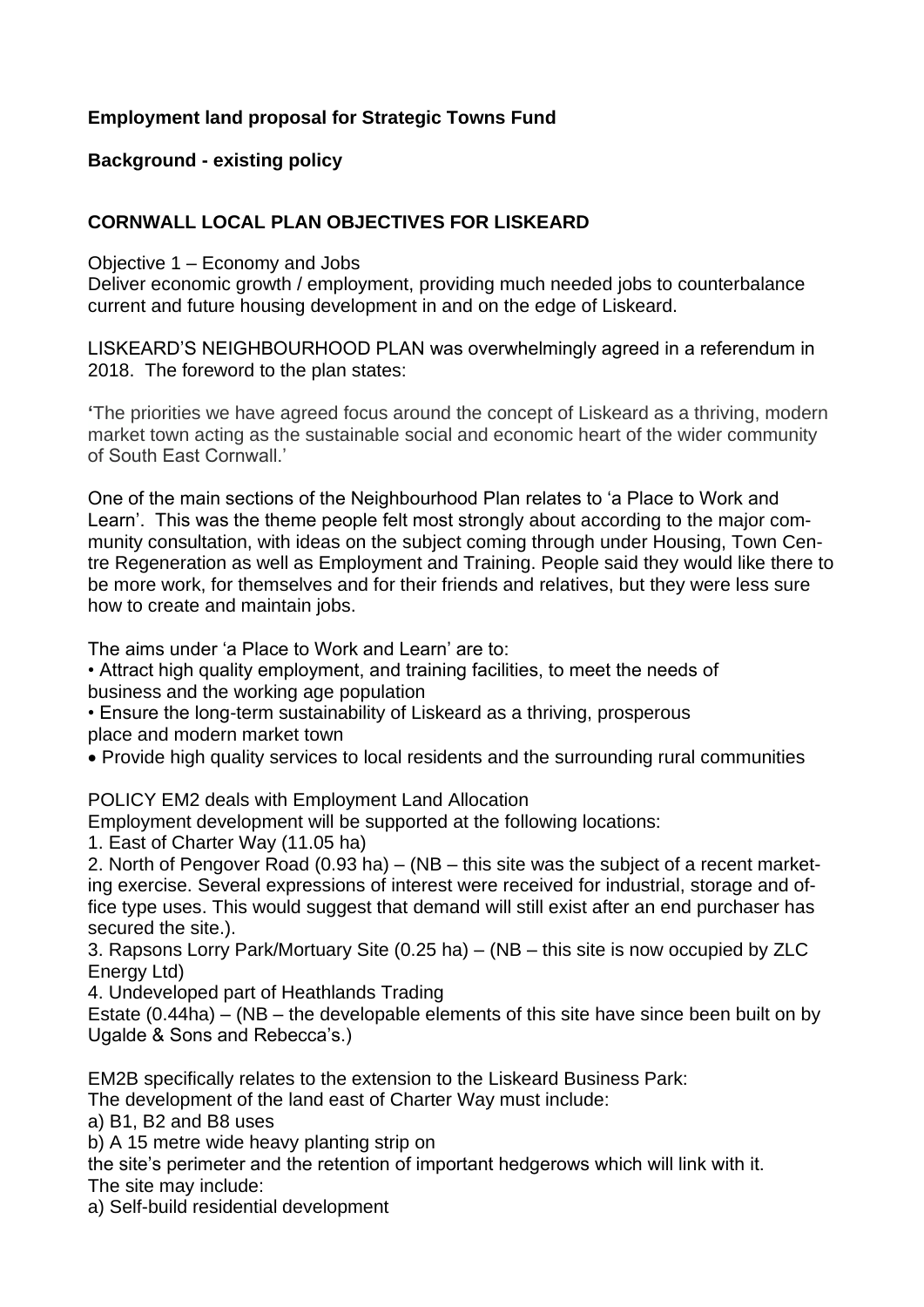#### b) Live-work units and c) Recreational facilities

Retail, other than as an integral part of a principal use, is specifically excluded. Where a developer of employment land can demonstrate that cross-subsidy from a housing project is necessary to ensure the viability of the development, an element of housing will be supported subject to policies elsewhere in this document and the Cornwall Local Plan on design standards.

The reasoned justification relating to policy EM2B states – Recognising that the site has been delayed since public sector funding previously allocated by the former Caradon District Council was removed by Cornwall Council and the CLP does not allocate specific economic regeneration funding to Liskeard, provision for value-enhancing uses on the land east of Charter Way is included to provide cross- subsidy to encourage employment development, notwithstanding the assessment of the site in the Town Framework and the Cornwall Infrastructure Needs Assessment 2013 as 'having good short term prospects for employment development' (and there is now positive stakeholder interest).

## **Recent developments**

Since the Neighbourhood Plan was agreed, efforts have been made to move forward the new business park type of employment land identified but these have not so far been successful.

However, all 3 of the smaller infill or opportunity sites indicated in the Neighbourhood Plan Policy EM2 have been developed or are under offer.

Liskeard Town Council, Cornwall Council, the LEP and Creative Kernow have undertaken demand studies in 2017, 2018 and 2019 showing strong demand from local businesses for light and general industrial, storage and office units.

The Chair of the Liskeard Chamber of Commerce is an architect by profession and has a number of businesses looking for space on a business park.

At one stage a private sector developer was interested but this has not resulted in any action. This investor who has recently purchased Drakes Island and recently provided (B1, B2 and B8) units on two Cornwall Council owned plots on an industrial estate at Callington. Unfortunately, there are no vacant plots on the Cornwall Council owned Liskeard Business Park.

Liskeard Town Council and the Liskeard Cornwall Councillors see the Strategic Towns Fund and the towns Vitality Fund as an important way to move this agenda forward.

A meeting was held in November 2020 involving key town councillors and the three Cornwall Councillors which agreed that unlocking employment land, especially the extension of the Liskeard business park site, was a key priority and this was endorsed by the Town Council Meeting on 24 November as the basis for an application for funds. We also do not want to lose sight of the potential of other local employment sites and the importance of providing spaces for agriculture related businesses.